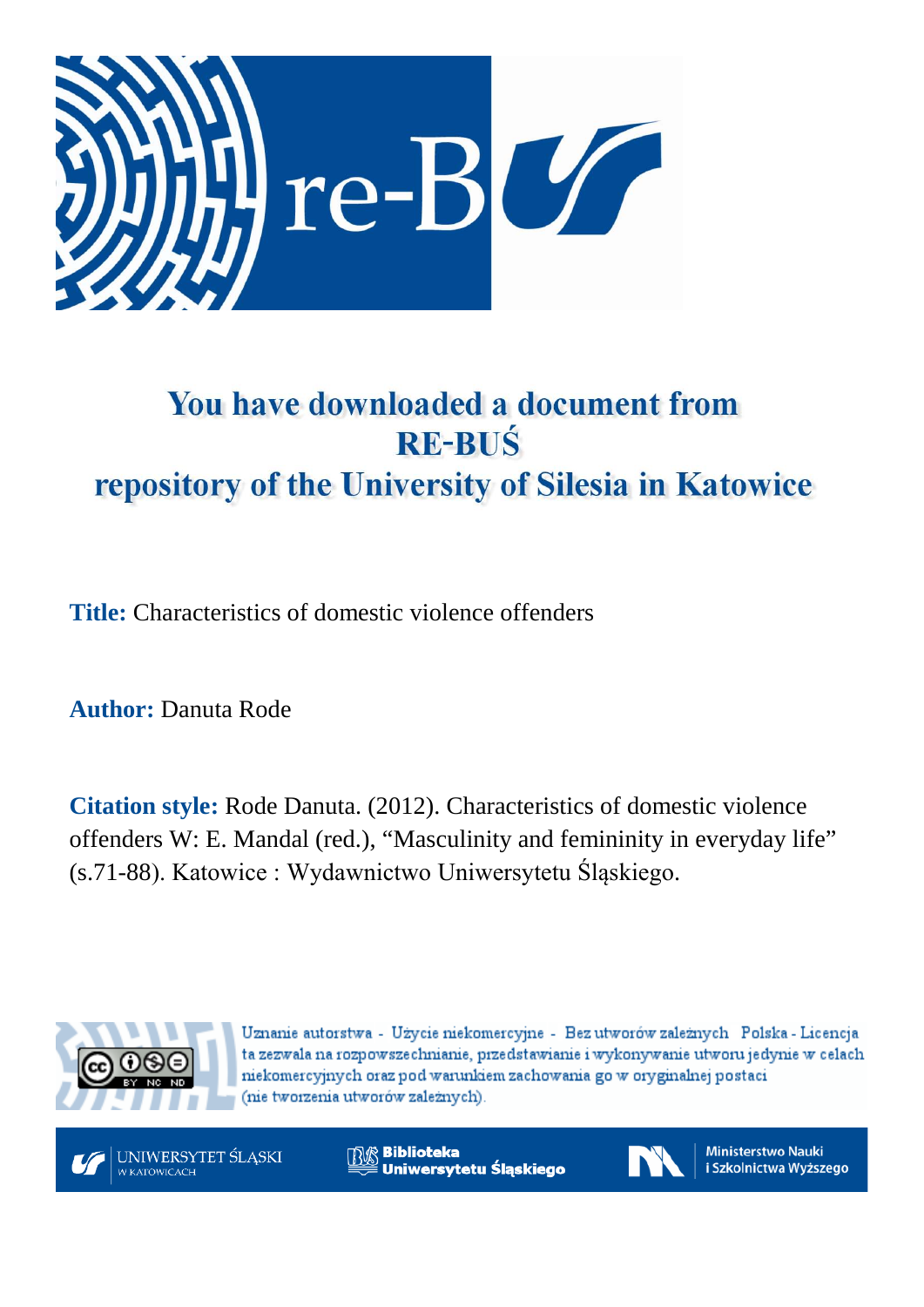Chapter Four

## Characteristics of domestic violence offenders

Danuta Rode *Institute of Psychology University of Silesia*

#### Research issues

Research studies on the spread of spousal abuse, also called "domestic violence", have been mostly focused on a woman victim since domestic violence toward wives is usually inflicted by their husbands (Pospiszyl, 1998; Badura-Madej, 2000; Lipowska-Teutsch, 1998; Gelles, 1988; DUTTON, 1988; KRAHE, 2005). Few research studies have been concerned with profiling a domestic violence offender. O'Leary (after Brown and Herbert, 1999), Weitzman and Dreen (1982) characterized domestic violence offenders as insecure people experiencing different fears resulting from their low self-esteem, inability and abandonment. GOLDSTEIN and Rosenbaum (1985) added that offenders' distinctive features are low assertiveness, low self-evaluation and poorly-developed social skills. It has been also found that there is a significant connection between doing harm to a spouse and mental disturbances (FAULK, 1974; BLAND and ORN, 1986; after HERBERT and BRAWN, 1999).

On the basis of clinical data and research findings, Brown and Her-BERT (1999) described characteristic features of spousal violence offenders. Among others features there such ones as low self-esteem, lack of social skills and assertiveness, emotional disorders (anxiety, depression), alcohol abuse, poor self-control, imperiousness, jealousy, lack of empathy and sympathy, material and social problems (unemployment). BARNETT et al. (1997), BENNETT and WILIAMS (1999; after KRAHE, 2005), and WIEHE (1998) showed that people doing harm to their female partners are characterized by low self-esteem, a sense of helplessness resulting from the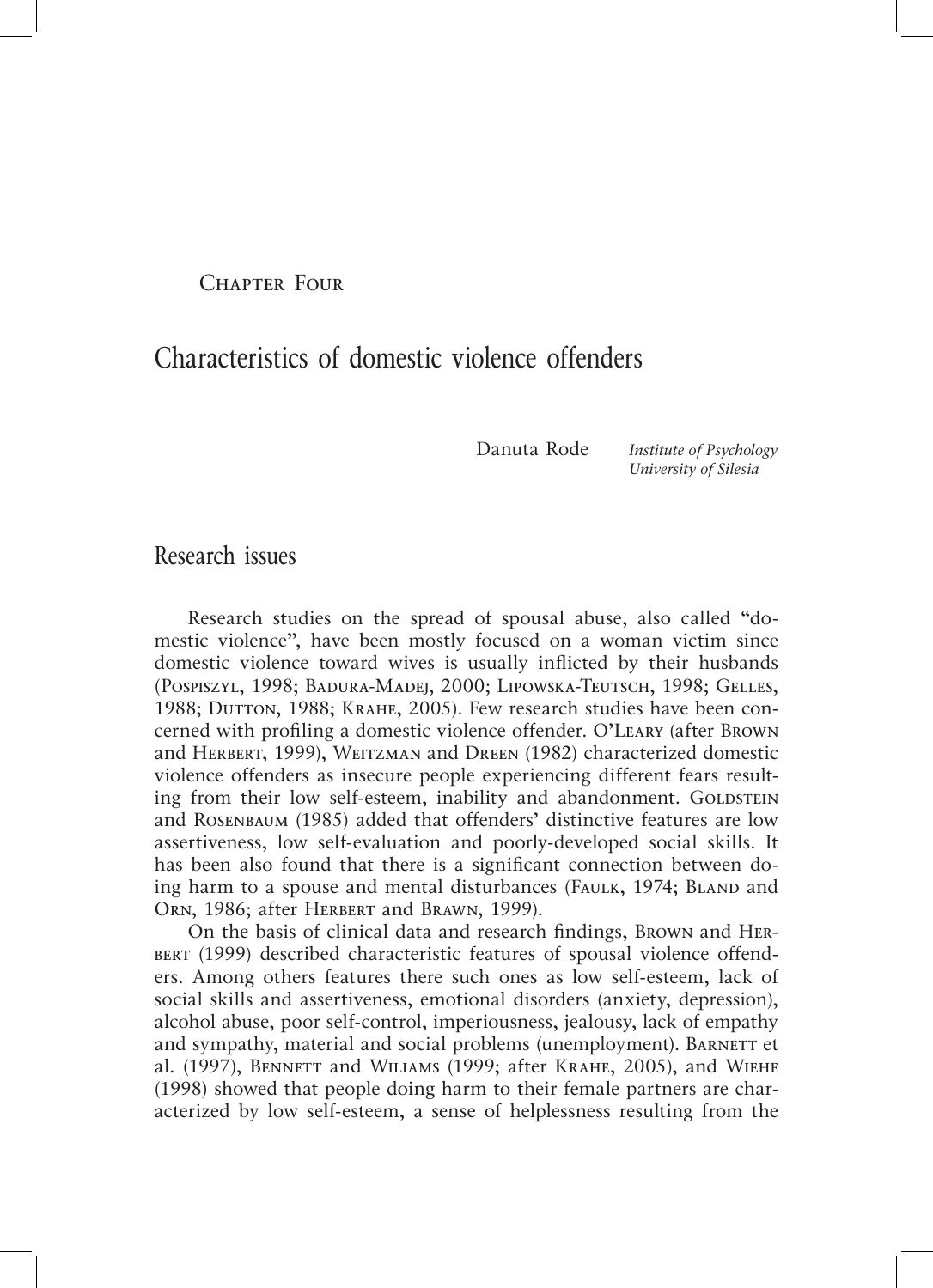causes lying outside of a relationship, pathological jealousy, antisocial personality disorders.

It has also been suggested that violence offenders have problems with alcohol abuse, experienced violence in the past and demonstrate improper reactions to stress (O'LEARY, 1993; RODE, 1998).

Consequently, a few authors tried to classify types of violence offenders who are characteristic of special risk factors and aggressive behaviour patterns. On the basis of the thorough analysis of previous typologies, HOLTZWORTH-MUNROE and STUART (1994) proposed an integrated typology where three types of such men were distinguised:

- 1. Family only batterers their acts of violence are exclusively limited to their own families, not showing signs of psychopathology.
- 2. Borderline-dysphoric batterers use of violence is a result of emotional instability and mental disorders. Their aggression is concentrated on their own families, sporadically they resort to extra-family violence.
- 3. Generally-violent antisocial batterers, antisocial perform acts of violence both in the family and outside it, apart from physical aggression they release mental and sexual aggression.

In general, research findings indicate that one type of an marital violence offender cannot be singled out. We also do not know what conditions of forming individual personality traits of violence offenders could be since there are diverse factors which affect the occurrence of acts of aggressions by offenders.

The aim of research studies conducted by the author was to draw up psychological and social characteristics of domestic violence in terms of:

- selected personality traits
- biological functioning, alcohol abuse, mental disorders
- process of socialization
- social functioning.

The following definition was quoted in the work: "Domestic violence, also called family violence, is a deliberate activity exploiting the advantage of power directed against family members, which infringes rights and personal interests causing sufferings and harm" (Anti-Domestic Violence Programme, conducted by the State Agency for Prevention of Alcohol Related Problems in Poland; Sasal, 1998: 17).

This definition refers to an act of violence, when both an offender and a victim can be an adult person or a child. An offender is most frequently an adult while a victim is a partner and/or a child, however, the direction of this dependence can be reverted. This definition comprises intentional actions of a violence offender; violence is dependent on the relation with a close person (a partner, a spouse) where there is the un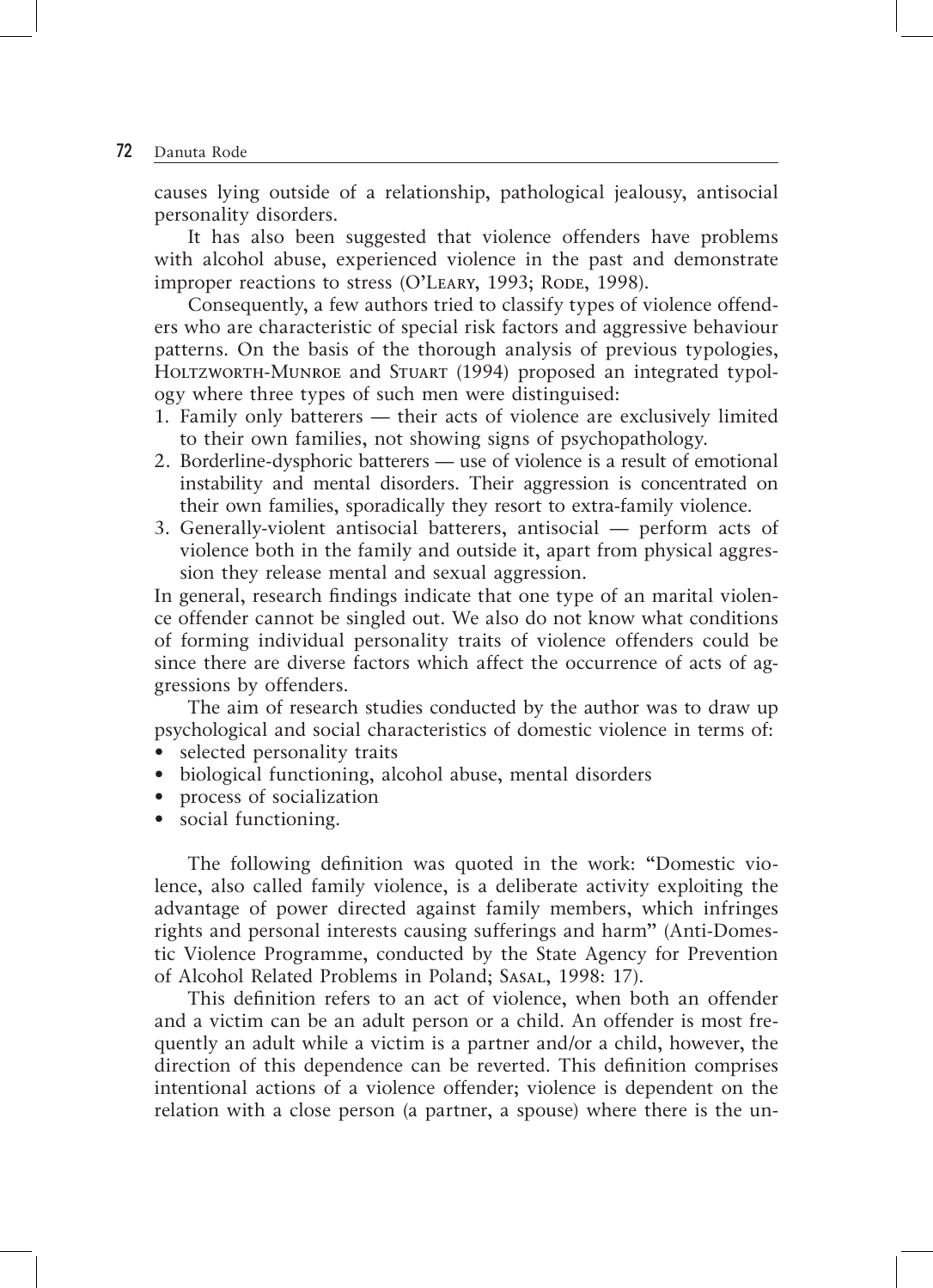equal balance of power which leads to the abuse of power and physical force over weaker persons by stronger ones, causing harm and violation of all personal rights of the affected person and the lack of possibility to defend themselves.

According to the Polish Penal Law, using force toward a family member is called harassment. In the Penal Code, harassment is one of offences against family and custody and is specified in Article 270§1, 2, 3 of 6 June 1997 Act. The main interests protected by this provision are: proper and harassment-free treatment of people in a family in terms of their physical and moral health.

#### Research methods

The research was conducted on the group of 405 men — convicted, pursuant to article  $270\$ 1, 2 of harassment over a family member — a wife. In the research study the following research techniques were employed: the Intelligence Scale by D. Wechsler, the Self-esteem Scale by E.M. Berger, the Delta Questionnaire by R. Drwal, the SABD Questionnaire by Buss-Durkee, the Temperament Questionnaire — FCZ-KT by Strelau and a categorized interview conducted with violence offenders.

A rarely used analysis of documents, such as court records of penal cases, was applied and a taxonomic matrix was drawn up to make it possible to code the data included in case records. The matrix included the following categories: formal data, demographic data, penologic data, forensic analysis of an offence of harassment. The analysis of documents — court records — belongs to quality studies which are useful when quantitative data collected in the same research should be supplemented, explained, clarified or subject to different interpretations. The analysis of the obtained quality data made it possible to complement the characteristics of a violence offender in the field of social functioning and crime.

Within the first stage of a statistical analysis, the sample group of 405 domestic violence offenders that participated in the research was subject to categorisation so as to form subgroups of the subjects which differed in terms of chosen personality traits, such as: intellectual functioning of offenders, their level of self-esteem, behaviour control, aggression and temperamental traits. Since the research material was lacking in some data, 325 offenders were qualified for further analysis. The starting point was the findings obtained from a group of 325 offenders as regard to five individual variables taken into consideration. In order to catego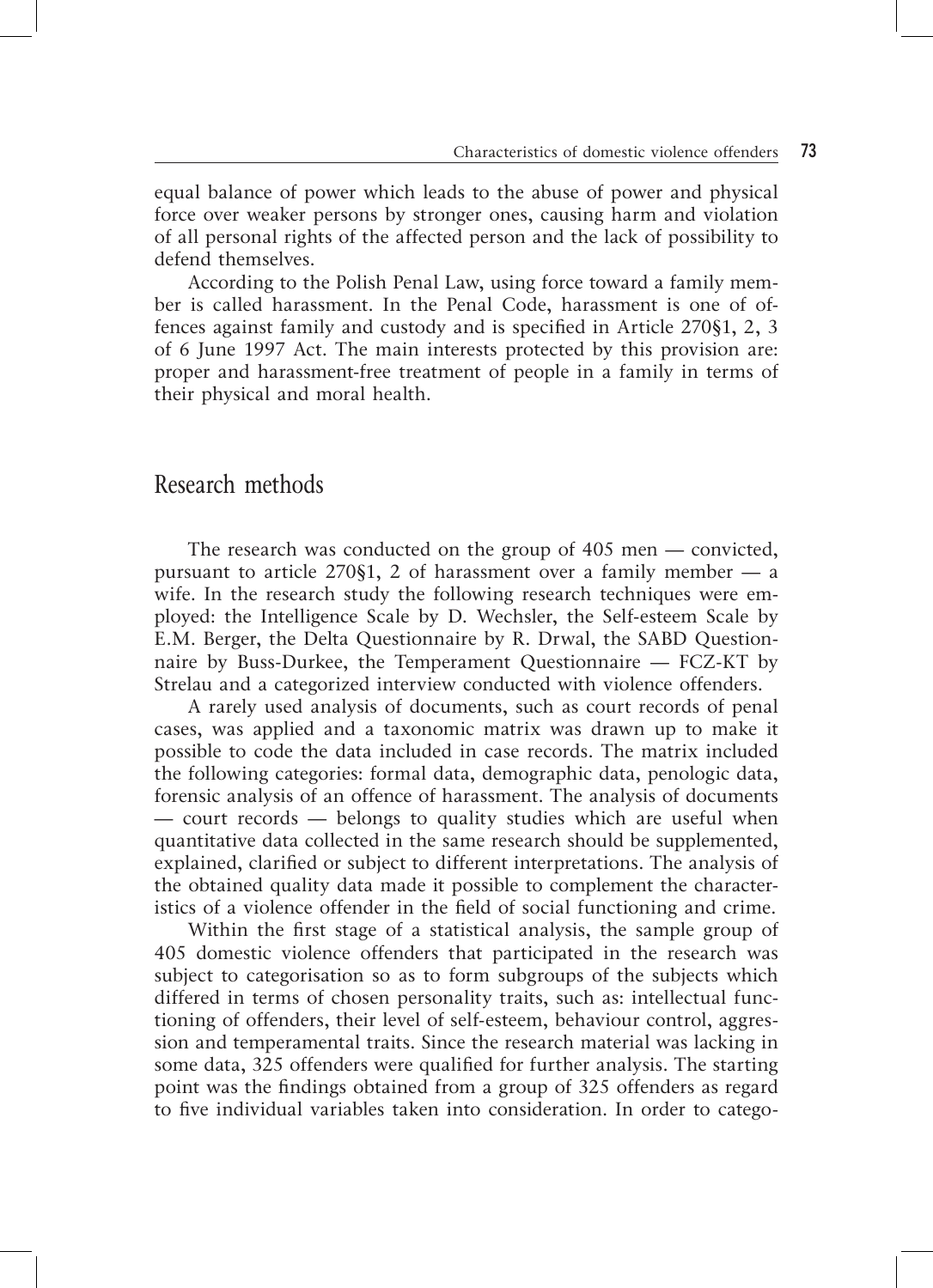rize specific subgroups from the whole group of subjects to make them homogenous in terms of the chosen subject characteristics, the procedure of a cluster analysis was applied. It is based on the similarity of objects and makes it possible to compare them, and then to cluster them in terms of a number of traits at a time. As far as the objective of this study is concerned, the non-hierarchical cluster method using k-means was employed. Considering the fact that in this technique a number of clusters is previously defined, the procedure insists in conducting a cluster analysis for a different number of clusters one by one. Further, such a solution was selected to give optimal differentiation possible to be interpreted contentwise. As a result of the conducted analysis in a given group of violence offenders, four subgroups (clusters) different in terms of selected personality traits were singled out. Subsequently, the characteristics of offenders in specific groups was drawn up including their biological, social functioning and socializing process.

### Research findings

#### Characteristics of a group of offenders in the scope of chosen personality traits

The values of k-means (stens) and standard deviations obtained in a group of violence offenders in the scope of sixteen individual factors are contained in Table 1. The obtained values of k-means are presented in the graphical form in the Figure 1.

|                                     |                | Cluster (stens) |                |               |
|-------------------------------------|----------------|-----------------|----------------|---------------|
| Variables                           | A<br>$N = 113$ | B<br>$N = 71$   | C<br>$N = 8.5$ | D<br>$N = 56$ |
|                                     | 2              | 3               | 4              | 5             |
| Intelligence quotient               | 4.5            | 3.6<br>(78.0)   | 6.3<br>(99.0)  | 8.3<br>(123)  |
| Self-esteem                         | 5.1            | 2.9             | 8.4            | 6.3           |
| Self-control (Drwal)                | 6.4            | 7.1             | 3.2            | 4.3           |
| Interpersonal reaction — negativism | 4.2            | 3.5             | 5.7            | 4.0           |
| Interpersonal reaction — resentment | 5.0            | 4.4             | 7.0            | 5.5           |

**Table 1.** Sten values in the scope of sixteen subjective characteristics in four groups of violence offenders singled out through the application of a cluster analysis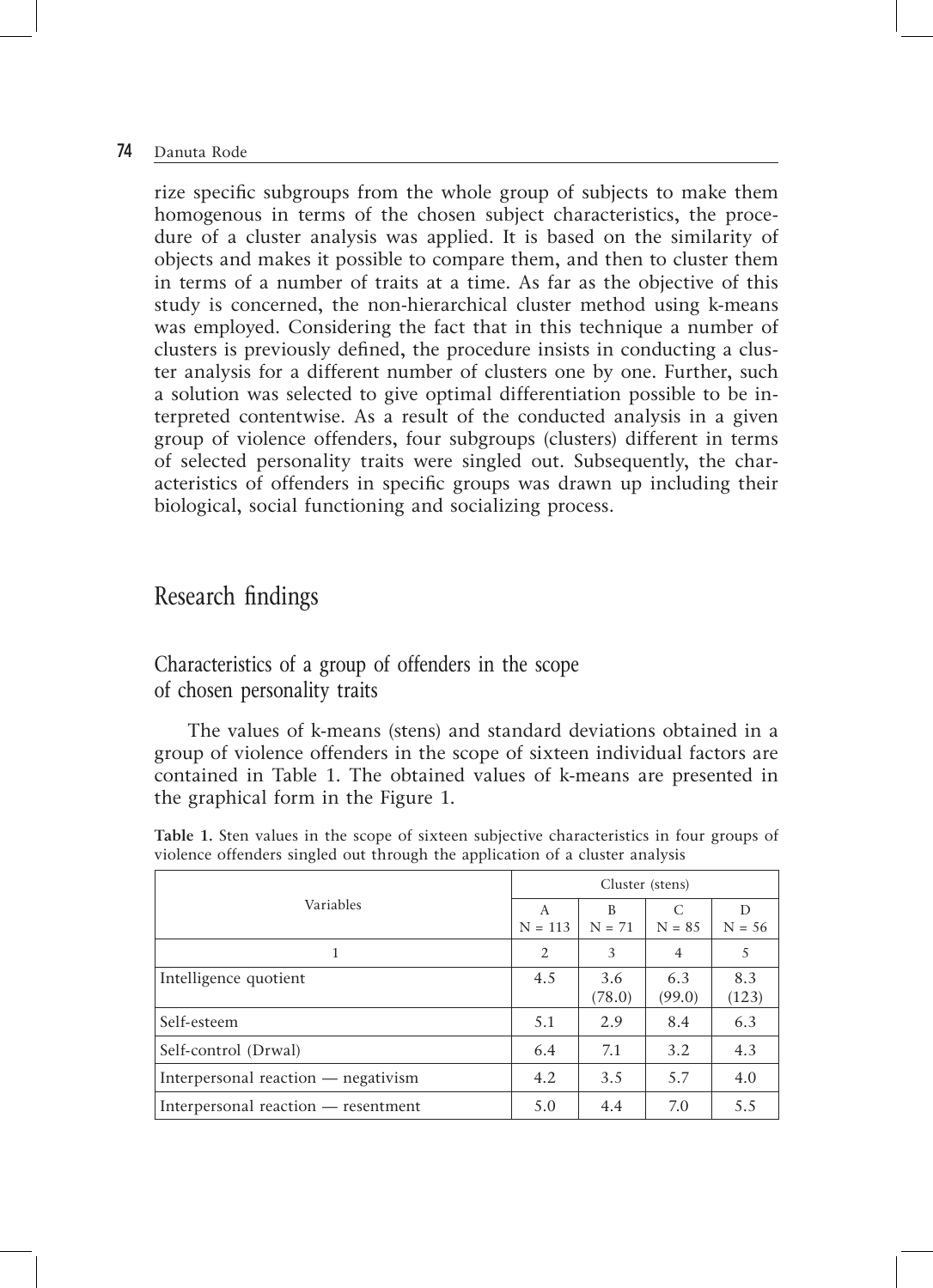| 1                                            | $\mathfrak{D}$ | 3   | $\overline{4}$ | 5   |
|----------------------------------------------|----------------|-----|----------------|-----|
| Interpersonal reaction — suspiciousness      | 6.3            | 4.7 | 6.7            | 4.0 |
| Interpersonal reaction — physical aggression | 7.4            | 6.5 | 5.8            | 4.4 |
| Interpersonal reaction — verbal aggression   | 8.1            | 8.2 | 6.3            | 6.7 |
| Interpersonal reaction — indirect aggression | 4.7            | 5.2 | 3.7            | 3.7 |
| Interpersonal reaction - irritability        | 6.1            | 6.8 | 5.5            | 4.5 |
| Temperament - jauntiness                     | 4.1            | 3.1 | 6.1            | 6.6 |
| Temperament — perseverativeness              | 5.0            | 4.4 | 3.5            | 4.8 |
| Temperament — sensory sensitivity            | 4.7            | 5.5 | 3.1            | 5.7 |
| Temperament — emotional reactiveness         | 6.9            | 6.1 | 3.6            | 5.0 |
| Temperament — resilience                     | 4.6            | 3.0 | 7.5            | 6.6 |
| Temperament — activeness                     | 4.5            | 3.4 | 7.4            | 6.7 |

cont. **tab. 1**



**Fig. 1.** Results of the final cluster centres

On the basis of the content analysis of the research findings, it can be said that there is a specific system, forming a constellation of traits which can be characterized as follows: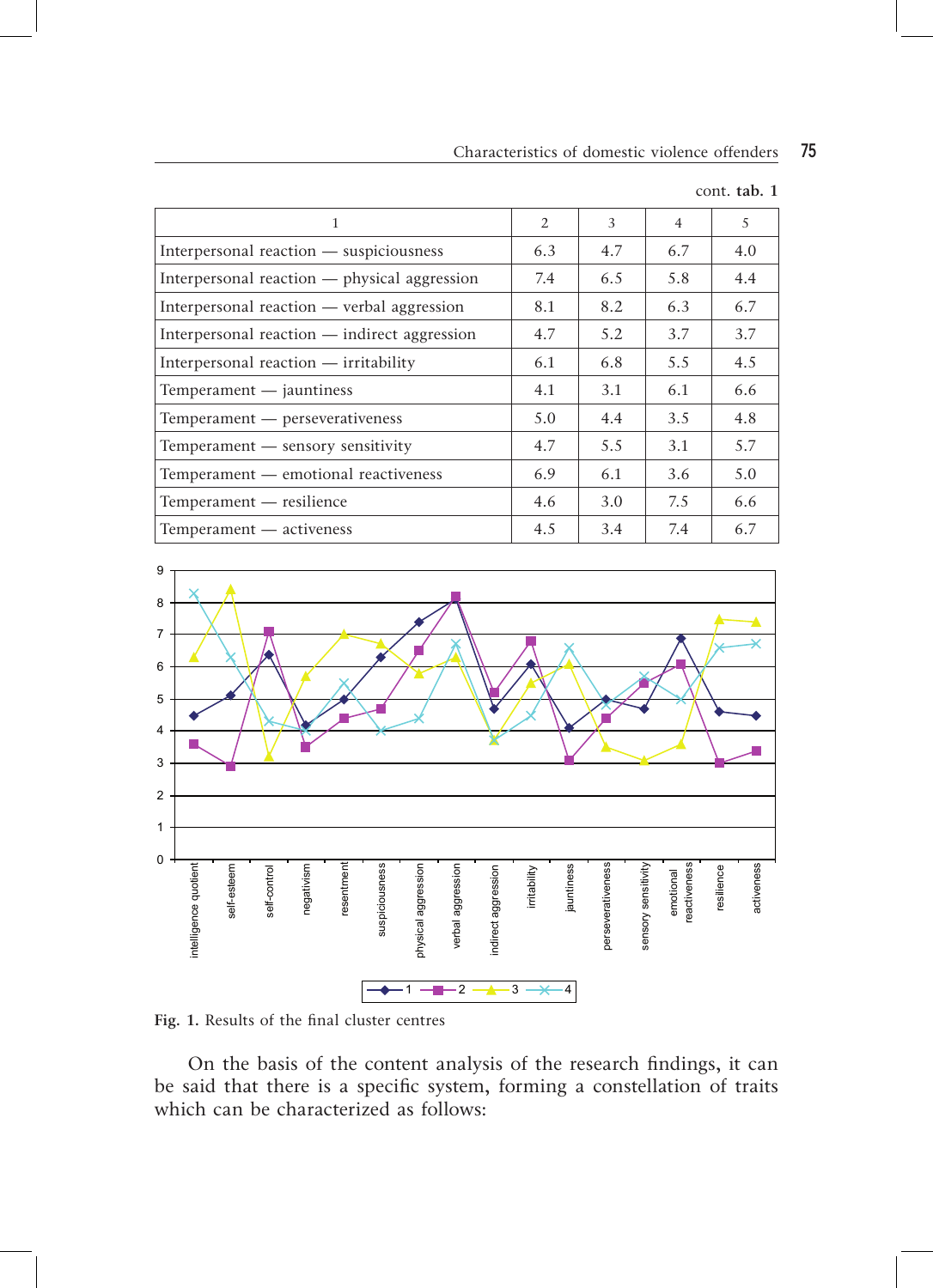**Group A consists of 113** persons (**reactively aggressive**) who are characterized by a high level of physical and verbal aggression, high emotional reactiveness, low assertiveness and resilience. They have an external locus of control and an average level of self-esteem. Their intelligence quotient equals 85.

The subjects have intelligence quotient defined as below average intelligence (mental retardation), which is indicated by low mental fitness of their thought processes although they still remain within an intellectual norm. Intellectual activities only comprise basic operations: analysis, synthesis, reasoning, deduction and anticipation; abstract thinking and planning are limited for these persons. It can be predicted that these individuals may have difficulty solving various problems.

The violence offenders in this group are distinguished by an average level of self-esteem, which implies a divergence between the "real me" and the "ideal me" is small, so behaviours of these offenders are regulated by both expectations and a level of aspiration.

An external locus of control. These persons demonstrate their conviction that daily life incidents and their behaviour are the result of situational and random factors and are not subject to their control. Thus getting involved in any activity makes no sense since the incident which occurred is not dependent on these activities (DRWAL, 1981; KURTEK, 2005).

Aggression — the persons qualified to this group are characterized by a high level of physical and verbal aggression, irritability, a low level of negativism, an average level of suspiciousness, resentment and indirect aggression.

Temperament — they show high emotional reactiveness, low jauntiness and activeness, average sensory sensitivity, perseverativeness and resilience. The persons demonstrating a high degree of reactiveness are distinguished by: considerable emotional excitability even as regard to incidents of the slightest importance. They demonstrate small emotional resilience and tendency to break down in difficult situations. While carrying out a structural analysis of the FCZ-KT results it can be noticed that these persons are averagely resilient, very emotionally reactive, inactive; they show average sensory sensitivity and perseverativeness. These persons are prone to impulsive behaviours, they are short-tempered and quickly respond with aggression.

Summary: the offenders from this group are characterized by a high level of emotional aggression — regulation of behaviour at the emotional and impulsive level, lack of ability to control aggressive behaviours cognitively (intelligence quotient below average), lack of ability to cope actively with tasks in difficult situations (low activeness, jauntiness, average resilience).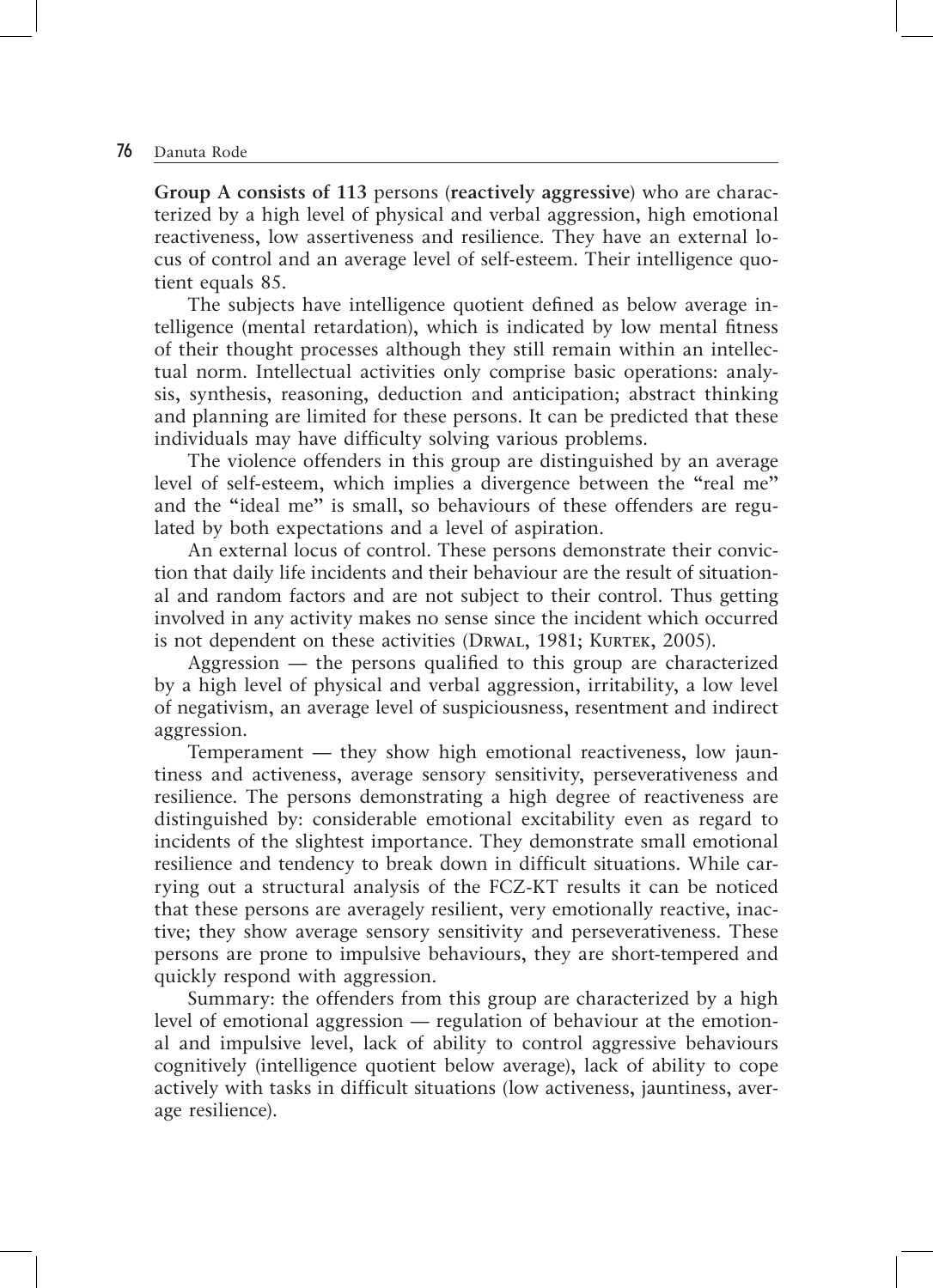**Group B consists of 71** persons (**with low preventive competencies**) who are characterized by average physical and indirect aggression, mildly reactive, low activeness and resilience, low self-esteem and extremely external sense of control. Intelligence within the norm (borderline retardation). Because of a specific configuration of traits, this group involves more wide-ranging analysis than the remaining groups.

The men qualified to this group, in comparison with the subjects belonging to other groups, are distinguished by intelligence quotient on the borderline between mental disability and the norm. It indicates considerable difficulty in information processing in the central nervous system, the most frequently lowers the precision of information reception and possibilities and correctness of using the effects of this processing in practice. In the opinions of researchers, persons on the borderline of retardation are characterized by lowering effectiveness of cognitive activities, such as: perception, imagination, attention and memory.

The violence offenders belonging to this group represent a very low level of self-esteem, which means a big information divergence between their "real me" and "ideal me". This divergence leads to overtaking of regulating functions by the structure "ideal me", that is a level of aspiration. It is a source of emotional and motivational tension. Strong stimulation evoking overoptimal increase of activation and strong emotional tension (Jakubik, 1997).

While considering the personality characteristics of intramarital violence offenders, a sense of control as a personality dimension was also taken into account. The offenders in this group are characterized by a high sense of external control. They are convinced that the incidents that occur in their lives are not dependent on their actions and that other forces and persons have an impact on these occurrences. They are lacking in trust of their own potential and ability to control what is going on in specific situations. The offenders with a low level of self-esteem and an external sense of control perceive the effects of their actions as random ones, being out of their control. Consequently, the outcome of their actions stops controlling their behaviour, and in this way it is not conducive to the involvement of motivation in order to change their behaviour or a situation. The offenders with an external sense of control are positive about unpredictability of incidents in their environment and inability to control them by themselves. It gives them — considering a low intellectual level, so difficulty in processing information and low self-esteem — a conviction about the lack of correlation between their own behaviour and the incidents that occurred.

Average physical and indirect aggression, average suspiciousness, low negativism and resentment indicate that these offenders are inclined to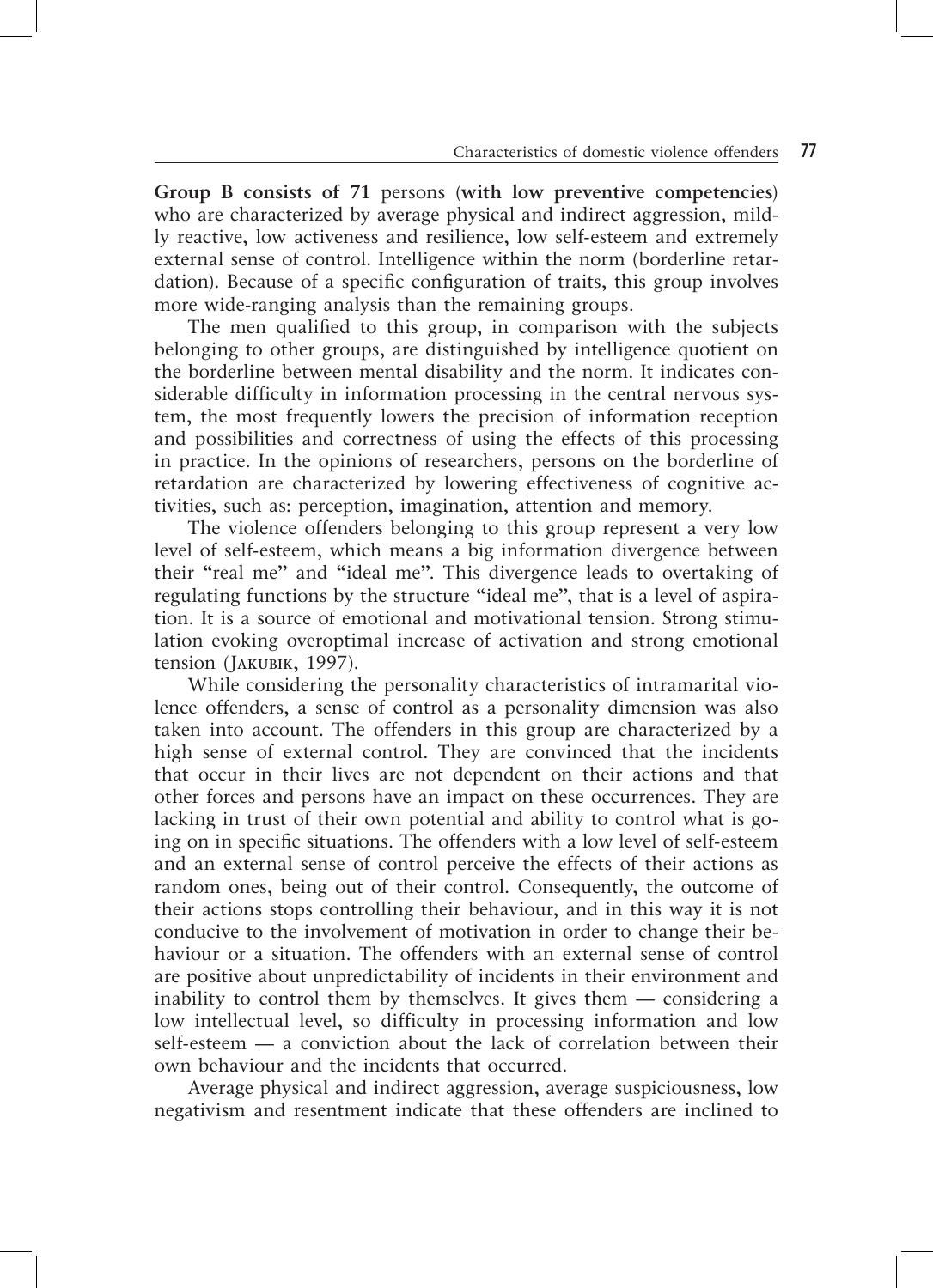attack others, either directly or indirectly in a verbal way. They do not have a sense of bitterness or anger.

Temperament — the offenders belonging to this group are distinguished by low activeness, resilience and moderate reactiveness.

Summary: the aggression of these offenders may manifest itself as a mechanism which increases a level of self-esteem and their control over the environment — the increase achieved through decreasing the value of others. Their aggression may be triggered by both an attack or irritating factors. The subjects from group B are characterized by low emotional resilience, poor professional and social activeness and low flexibility in their behaviour.

**Group C consists of 85** persons (**psychopathic-retaliatory**) who are described by high resentment and suspiciousness, low emotional reactiveness, moderate aggression. High resilience and activeness. Very high selfesteem and internal control. Average intelligence (intelligence quotient equal 99).

A dominant characteristic in this group is hostility which, according to Bussa (after Kosewski, 1977) manifests itself as hatred toward the environment, a suppressed sense of anger and resentment. These persons are convinced that there are others that inflict harm and plan it. They are in opposition to authorities and governing bodies, often toward the law. They are unaffected by social pressure and the influence of other people; they control the environment.

Low emotional reactiveness (accompanied by low sensory sensitivity) indicates that their emotional sensitivity is small, they are emotionally unaffected. They show no tendency to break down in difficult situations. The efficiency of this group is big: these persons are distinguished by big activeness of behaviours. They are resilient, they can manage in unfavourable conditions. They are low-reactive, so they show an increased demand for stimulation. The source of stimulation can be external stimuli e.g. the environment, a situation, a task, as well as their own behaviour. While considering the context of aggressive behaviours — violence toward the closest in a family — it can be suggested that aggressive behavious of such offenders are often a source of strong stimulation, in particular instrumental (causative) aggressive behaviours are used to compensate for the deficiency of stimulation. This suggestion can be confirmed by the self-esteem rate. Very high self-esteem indicates a low level of divergence between the "real me" and "ideal me". The regulatory standard is the "real me", so the regulators of behaviour are expectations, which is expressed by aspiration to confirm them in order to consolidate the "real me". A small divergence between two kinds of "me" (high self-esteem)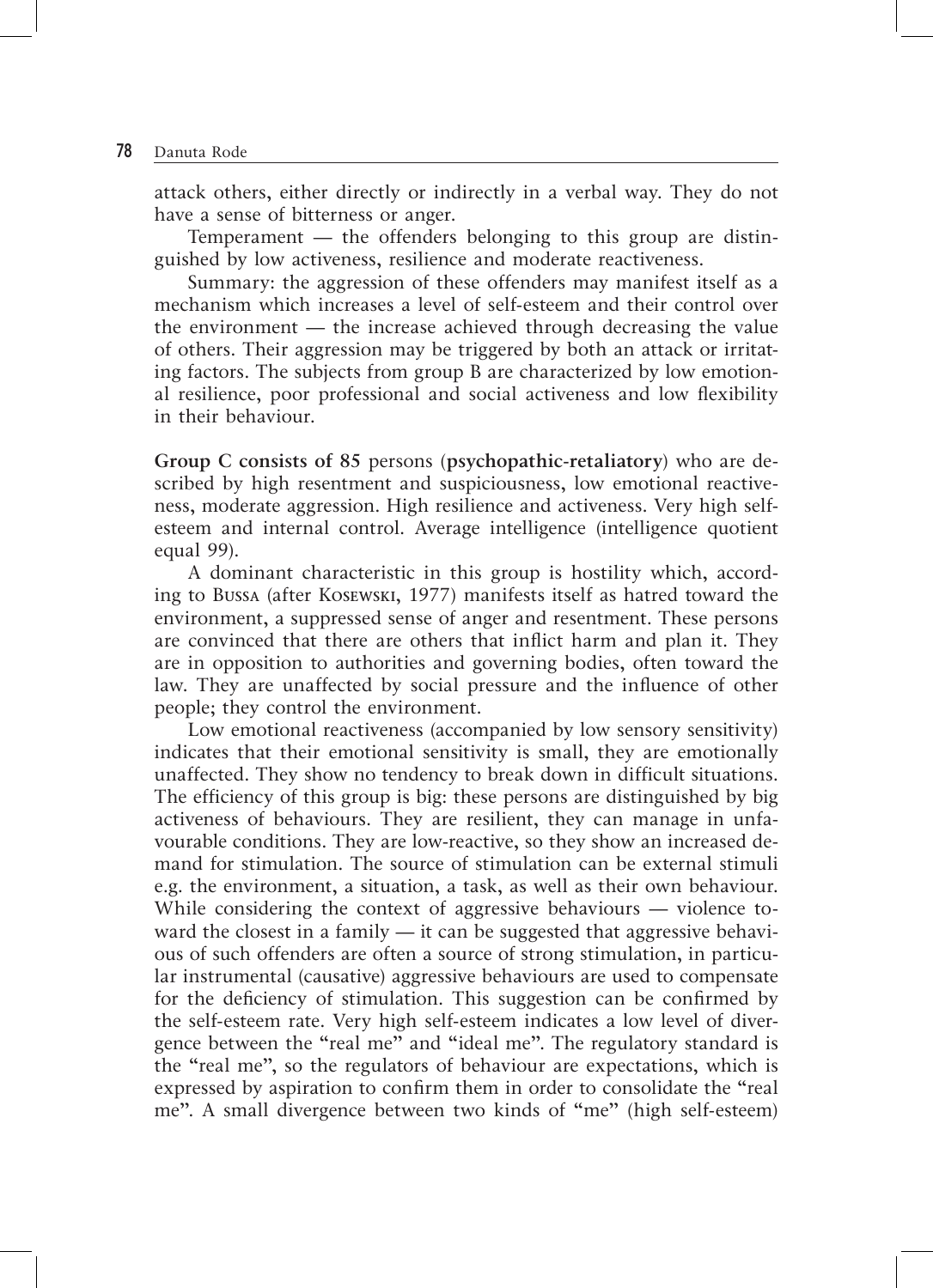has a low stimulating value which can result in constant understimulation so typical of improper personality (Eliasz, 1981).

To recapitulate, the offenders from this group have a number of improper personality traits. Aggression of the offenders of this type can be: firstly, a source of strong simulation, and secondly, a mechanism to gain control and self-confirmation (dominance, imposition of the only "right" viewpoints, egoism).

**Group D consists of 56** persons (**with high adaptation potential**). On the basis of the obtained results, the offenders from this group can be defined as persons without any dysfunction in their personality structure; they are individuals whose individual resources are very beneficial for their functioning, both cognitive and social ones (ability to manage in different daily situations). They have high intelligence, high self-esteem, and internal self-control. They show a low level of negativism, suspiciousness, indirect aggression and physical aggression. Average verbal aggression and resentment. High activeness, resilience and jauntiness. Average emotional reactiveness, sensory sensitivity and perseverativeness.

The configuration of traits indicates the effective regulation of stimulation and general tendency to seek stimulation (a regular level of excitement within the limits of optimum). These people are characterized by generally big adaptation abilities, criticism; in frustrating situations they virtually act very constructively, show consideration for the feedback about the consequences of their conduct. Increased activeness in searching for information to facilitate the process of taking specific decisions.

To recapitulate, aggressive behaviour of the offenders from this group can be a result of uncontrollable reactions to provocative behaviour of a female partner — a combative person triggering different types of clashes in marriage; they are characterized by high aggressiveness.

#### Biological functioning of offenders Addictions, mental disorders

The factor describing the biological functioning of offenders plays an important role because, by forming a development base for man, it mediates in personality formation, particularly in emotional, motivational and cognitive spheres. The significance of the central nervous system (CNS) efficiency to manage difficult and stressful situations is emphasized. The comparison of the examined groups in terms of variables describing the functioning of the central nervous system (CNS) is shown in Table 2.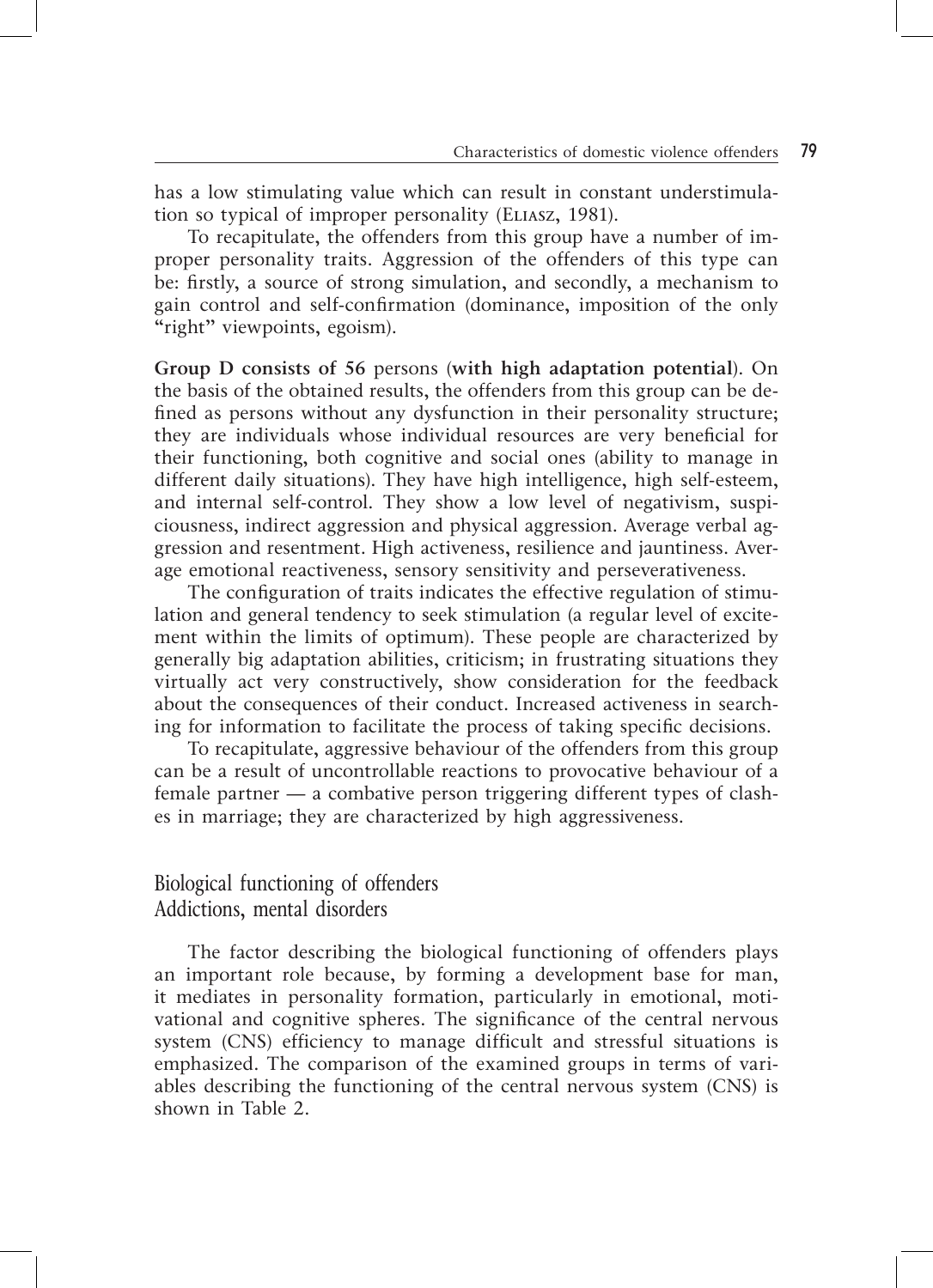| Degree                                              |      | Analysis of 4 clusters (%) |               |     | Total         | Statistical                         | Value (out) | df | Asymptotic   |
|-----------------------------------------------------|------|----------------------------|---------------|-----|---------------|-------------------------------------|-------------|----|--------------|
| of CNS damage                                       | A    | B                          | C             | D   |               | method                              | of 325)     |    | significance |
| None                                                | 69.0 |                            |               |     |               | 54.9   92.4   92.0   76.0   Pearson | 41.934      | 6  | .0001        |
|                                                     |      |                            |               |     |               |                                     |             |    |              |
| Microdamage - ab- 29.2   43.7<br>normal EEG records |      |                            | 6.1           | 8.0 |               | $ 22.8 $ Reliability<br>quotient    | 45.687      | 6  | .0001        |
| Considerable dam-<br>$age - CT$ diagnosis           | 1.8  | 1.4                        | $1.5^{\circ}$ |     | $1.2^{\circ}$ | Linear rela-<br>tion test           | 21.196      | 1  | .0001        |

**Table 2.** Variables describing the functioning of the central nervous system (CNS)

It can be noticed that 24% of the entire examined group of offenders shows anomalies in the functioning of the central nervous system (CNS). Most frequently (28%) there are microdamages of brain structures which were confirmed by pathological records of brain bioelectrical activity. In comparison with other groups of offenders, microdamages most often occurred in the following groups: group B — offenders with low preventive competencies, and group  $\overline{A}$  — reactively aggressive offenders. Structural examinations of brain (CT) shows distinct brain tissue damage only in a small percentage of persons in groups A, B and C. It is difficult to state whether the damages are a result of possible injuries or the diseases of the central nervous system. They can also result from alcohol addiction. However, it can be assumed that excessive impulsiveness and poor control of behaviour demonstrated by some offenders can be linked with a brain factor and characteropathic changes. Still, this assumption involves further research studies.

A significant role in domestic violence is played by alcohol, which in most cases increases aggressiveness, decreases inhibition, control and criticism. It contributes to a long-lasting conflict between an offender and a victim. The research findings concerning alcohol consumption of the offenders are shown in Table 3.

| Level of alcohol                                   |      | Analysis of 4 clusters (%) |               |      | Total | Statistical                    | Value (out) | df | Asymptotic   |
|----------------------------------------------------|------|----------------------------|---------------|------|-------|--------------------------------|-------------|----|--------------|
| consumption                                        | А    | B                          | $\mathcal{C}$ | D    |       | method                         | of 220)     |    | significance |
| Lack of alcohol use<br>or occasional drink-<br>ing | 26.5 | 34.1                       | 63.4          | 71.2 |       | 45.5 Pearson                   | 40.338      |    | .0001        |
| Abuse                                              | 44.6 | 36.4                       | 34.1          | 23.1 |       | 35.9 Reliability<br>quotient   | 44.463      | 6  | .0001        |
| Addiction                                          | 28.9 | 29.5                       | 2.4           | 5.8  |       | 18.6 Linear re-<br>lation test | 34.166      | 1  | .0001        |

**Table 3.** Alcohol abuse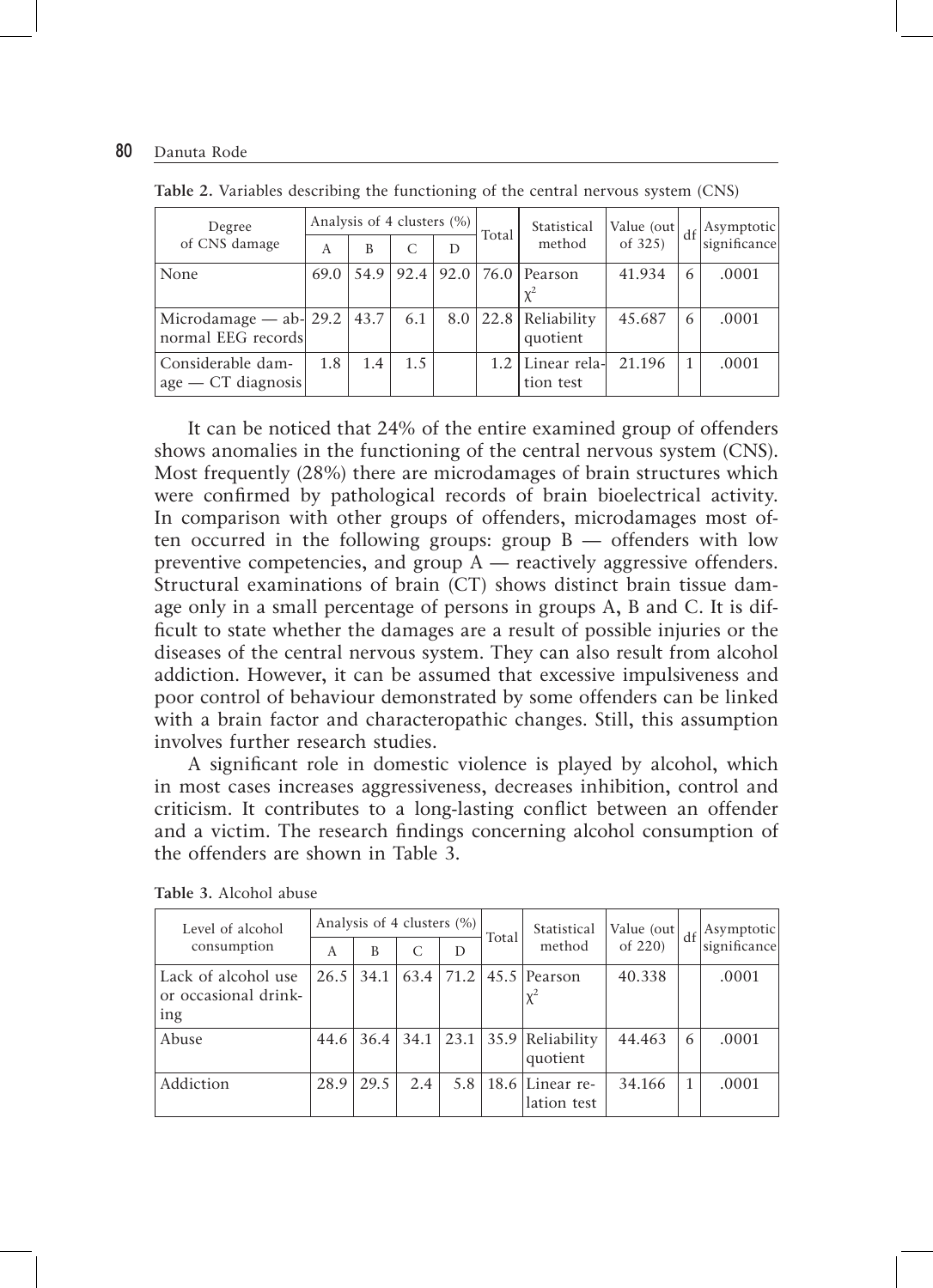The research findings indicate that approximately 36% of the offenders abuse alcohol. There are 18% addicted — medically diagnosed. Most often alcohol is abused by the offenders form groups A, B and C respectively. They have problems to control drinking and to control their own behaviour. It should be reminded that the offenders belonging to groups A and B — the persons with low intellectual potential, externally controlled, are often susceptible to the influence of third parties, and in spite of a level of self-esteem, aggression and reactiveness — they are likely to cope with difficult situations by recovering from their anger and frustration by means of alcohol. It is usually their basic technique to deal with problems. Additionally, there are most persons showing organic brain damage in these groups, which may result from long-lasting alcohol intoxication. The offenders from group  $C$  — hostile persons, low-reactive and mostly controlling their behaviour, have a strong demand for stimulation, and alcohol is one of basic sources of the increased input of stimulation and an excuse for their bahaviour: "I am aggressive but it is alcohol to be blame for it."

The research data about the mental health conditions of the offenders show that 73.7% of domestic violence offenders are the persons without any mental disorders. On the basis of psychiatric analysis of the remaining 26.3% of the offenders, the following disorders were distinguished:

- depression-anxiety syndrome (group  $A 1.0\%$ )
- post-alcohol psychosis (group  $A = 4.5\%$ , group  $B = 5.7\%$ )
- depression (group  $B 1.4\%$ , group  $D 1.3\%$ )
- organic depression syndrome (group  $A = 1.8\%$ , group  $B = 8.6\%$ )
- psychotic incidents (group  $A = 1.8\%$ ).

The significant differences between the groups as regard to mental disorders were not found. While analysing the data, it can be noticed that most frequently the offenders from groups A and B have problems to maintain their mental health. The problems are connected with regular alcohol consumption, which results in the occurrence of post-alcohol psychosis symptoms or organic depression syndrome.

#### Family socialization process

There have been attempts to draw up the family socialization of the offenders, taking into account such variables as: a family structure, evaluation of emotional bonds among family members, parents' alcohol addiction, parents' mental diseases and domestic violence experienced by the subjects in their family house.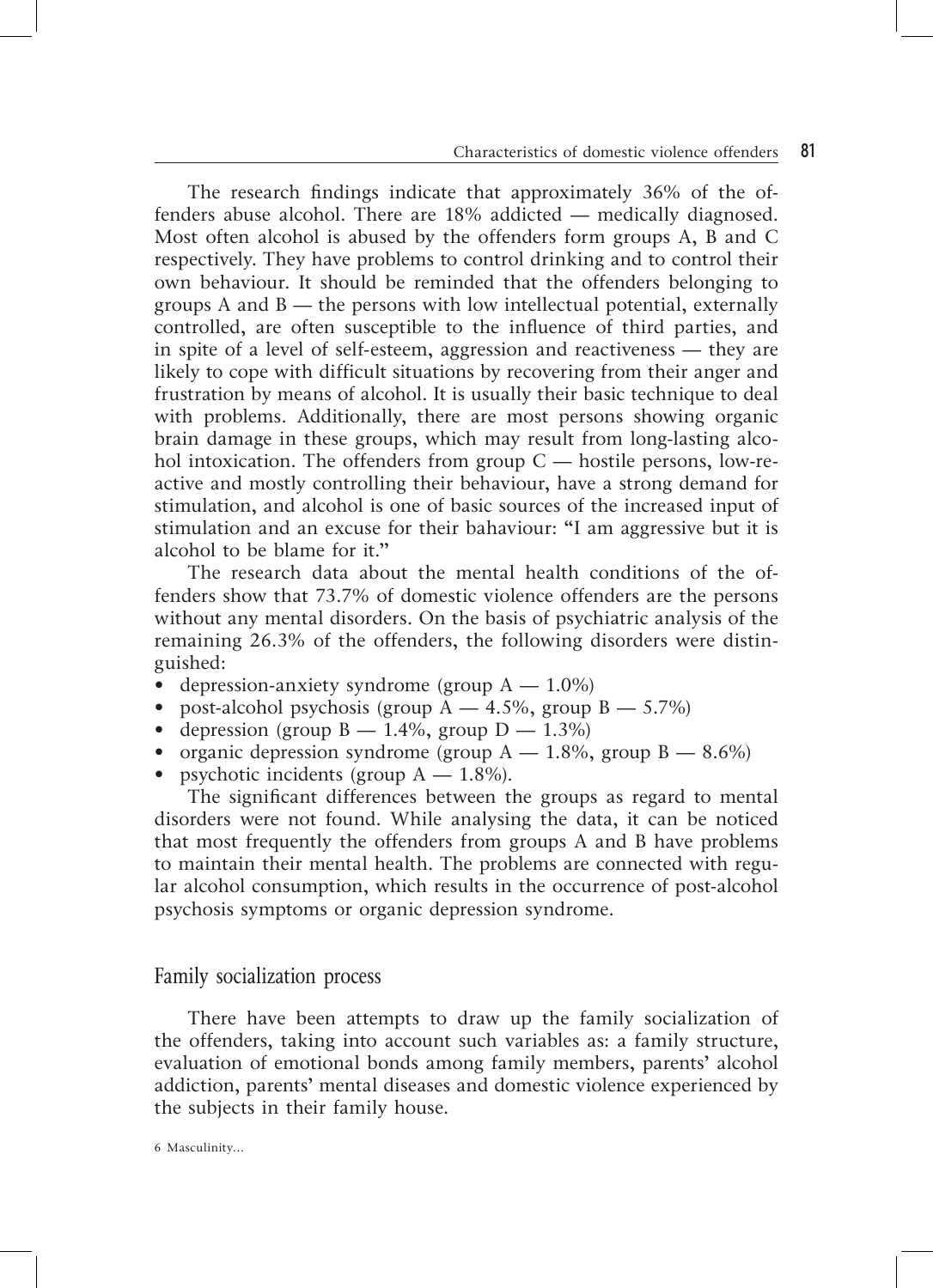| Offender's family  |      | Analysis of 4 clusters (%) |      |      | Total | Statistical | Value (out) | df              | Asymptotic   |
|--------------------|------|----------------------------|------|------|-------|-------------|-------------|-----------------|--------------|
| structure          | A    | B                          | C    | D    |       | method      | of $325$    |                 | significance |
| Full family        | 81.3 | 70.4                       | 73.8 | 88.0 | 78.9  | Pearson     | 44.748      | 15              | .0001        |
|                    |      |                            |      |      |       | $x^2$       |             |                 |              |
| Common-law mar-    | 1.8  | 12.7                       | 1.5  |      | 3.7   | Reliability | 40.984      | 15 <sup>1</sup> | .0001        |
| riage              |      |                            |      |      |       | quotient    |             |                 |              |
| Divorced           | 8.0  | 11.3                       | 4.6  | 8.0  | 8.0   |             |             |                 |              |
| Illegitimate child | 7.2  | 5.6                        | 20.0 | 4.0  | 8.7   | Linear re-  | .384        | 1               | .535         |
|                    |      |                            |      |      |       | lation test |             |                 |              |
| Brought-up in      | 1.8  |                            |      |      | 0.6   |             |             |                 |              |
| children's home    |      |                            |      |      |       |             |             |                 |              |

**Table 4.** Family structure

The majority of the examined offenders (78.9%) comes from socalled full families. There are significant differences between each group as regard to family structure. The offenders belonging to groups B and C had the least favourable relations owing to the lack of a father (an illegitimate child, a divorced family), whereas the offenders from group D were most frequently brought up in families of a stable structure. What were the bonds between the offenders and their parents? The findings showed no significant differences between groups. Equally, in groups A, B and C a positive emotional bond with a mother existed in most cases, while in group C the persons described an emotional bond with their mothers as weak, negative. 51% of the subjects declared their positive attitude toward both parents. Emotional bonds created in a family should give an individual a sense of belonging and closeness, form empathy and respect for the other man. Although the offenders were raised in full families, their parents could not meet the tasks defined by their role. 65% of the violence offenders described their relation with parents as improper, confrontational, even disturbed. A frequent cause of conflicts in a family was alcohol abuse by a mother, father or both parents. The data are shown in tables 5 and 6.

| Offender's mother's |      | Analysis of 4 clusters (%) |      |      | Total | Statistical                                | Value | df | Asymptotic   |
|---------------------|------|----------------------------|------|------|-------|--------------------------------------------|-------|----|--------------|
| addiction           | A    | B                          | C    | D    |       | method                                     |       |    | significance |
| No                  | 89.4 | 78.9                       | 93.8 | 85.3 |       | 87.0 Pearson                               | 7.608 | 3  | .55          |
|                     |      |                            |      |      |       |                                            |       |    |              |
| Yes                 | 10.6 | 21.1                       | 6.2  | 14.7 |       | 13.0 Reliability                           | 7.619 | 3  | .55          |
|                     |      |                            |      |      |       | quotient                                   |       |    |              |
| Total               |      |                            |      |      |       | 100.0 100.0 100.0 100.0 100.0 Linear rela- | 0.012 |    | .613         |
|                     |      |                            |      |      |       | tion test                                  |       |    |              |

**Table 5.** Mother's addiction to alcohol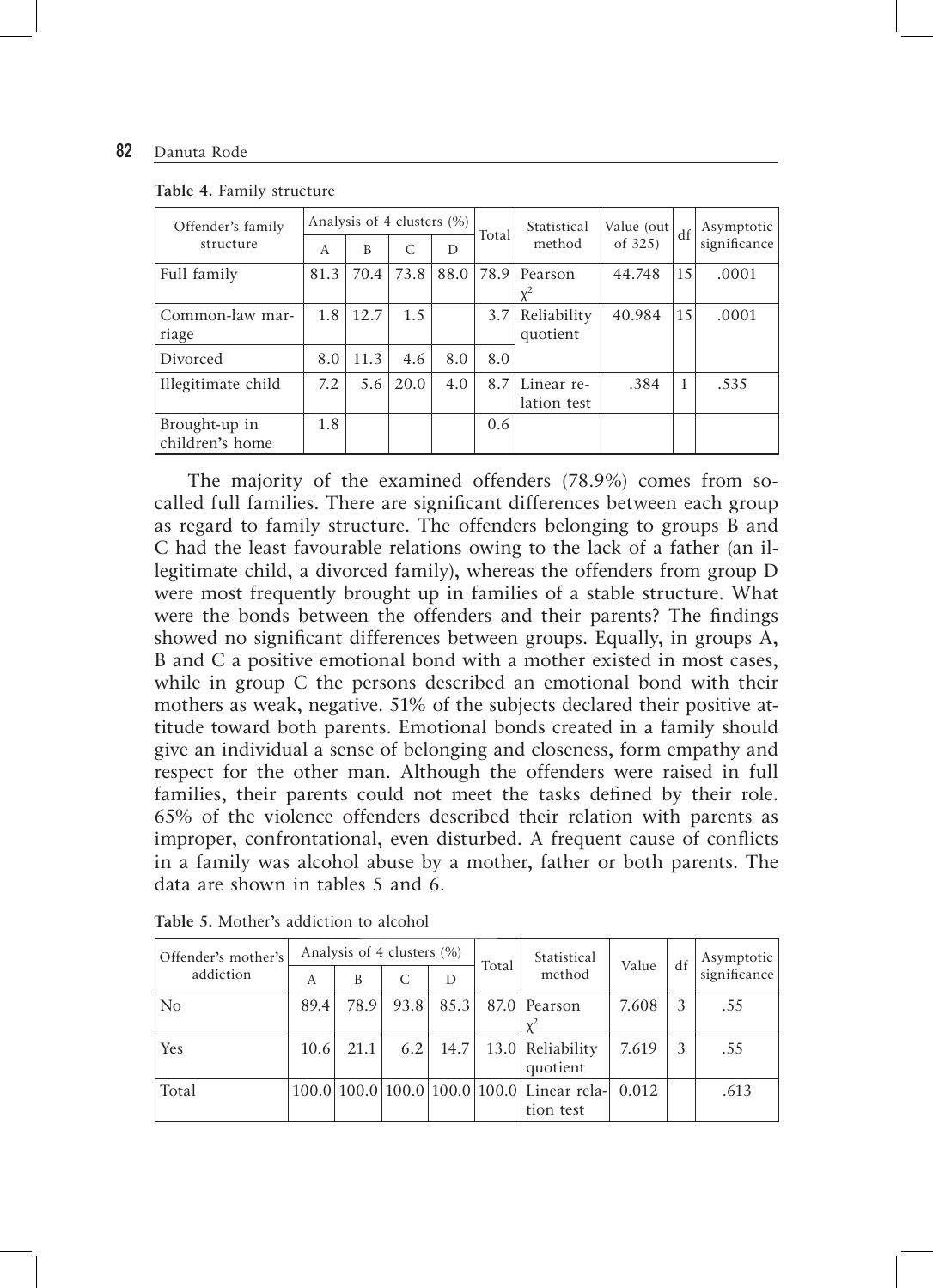| Offender's father's |      |      | Analysis of 4 clusters (%) |                  | Total | Statistical        | Reliabil-<br>ity (out df | Asymptotic   |
|---------------------|------|------|----------------------------|------------------|-------|--------------------|--------------------------|--------------|
| addiction           | А    | B    | $\mathcal{C}$              | D                |       | method             | of $325$                 | significance |
| N <sub>o</sub>      | 63.7 | 50.7 | 75.4                       | 80.0             |       | $67.0$ Pearson     | 16.871                   | .001         |
|                     |      |      |                            |                  |       |                    |                          |              |
| Yes                 | 36.3 | 49.3 |                            | $24.6 \mid 20.0$ |       | 33.0   Reliability | 17.002                   | .001         |
|                     |      |      |                            |                  |       | quotient           |                          |              |

**Table 6.** Father's addiction to alcohol

In the offenders' families a problem of alcohol abuse mostly referred to fathers. There were significant differences between the groups of the offenders. 49.3% of the subjects from group B had a direct contact with an alcohol problem at home on account of a deepening process of mother's and father's addiction. A third of the offenders (32.1%) from group A were brought up in a family where only a father was addicted to alcohol. Alcoholism in a family is linked with the disturbed married life, improper problem-solving by means of force and aggression, lack of positive bonds between parents. In the future life, this leads to adopting the way of solving problems and satisfaction of needs in the form of an aggressive attack on others. The attention-deserving fact is that the addiction of the offenders' mothers' (excluding group B) was rather a relatively rare phenomenon. The significant differences between the groups of the offenders, as regard to psychotic disorders of their parents, were not found. There were mostly mothers' depressive disorders.

In the literature of this subject matter is a view that the experience of being wronged in childhood and observing violence used by parents may transform a victim into an offender. The question was asked whether the subjects experienced violence in their biological families. The data are shown in Table 7.

| Violence experience<br>in the offender's |      | Analysis of 4 clusters (%) |      |      | Total | Statistical                                | Value  | df | Asymptotic   |
|------------------------------------------|------|----------------------------|------|------|-------|--------------------------------------------|--------|----|--------------|
| family                                   | A    | B                          | C    | D    |       | method                                     |        |    | significance |
| None                                     | 55.8 | 47.9                       | 64.6 | 72.0 |       | 59.6 Pearson                               | 10.206 |    | .012         |
|                                          |      |                            |      |      |       |                                            |        |    |              |
| Present                                  | 44.2 | 52.1                       | 35.4 | 28.0 |       | 40.4 Reliability                           | 10.353 | -3 | .016         |
|                                          |      |                            |      |      |       | quotient                                   |        |    |              |
| Total                                    |      |                            |      |      |       | 100.0 100.0 100.0 100.0 100.0 Linear rela- | 6.392  |    | .011         |
|                                          |      |                            |      |      |       | tion test                                  |        |    |              |

**Table 7.** Violence experience in a biological family

The data indicate that in each personality group of the offenders, the part of the subjects experienced violence in their family of origin. The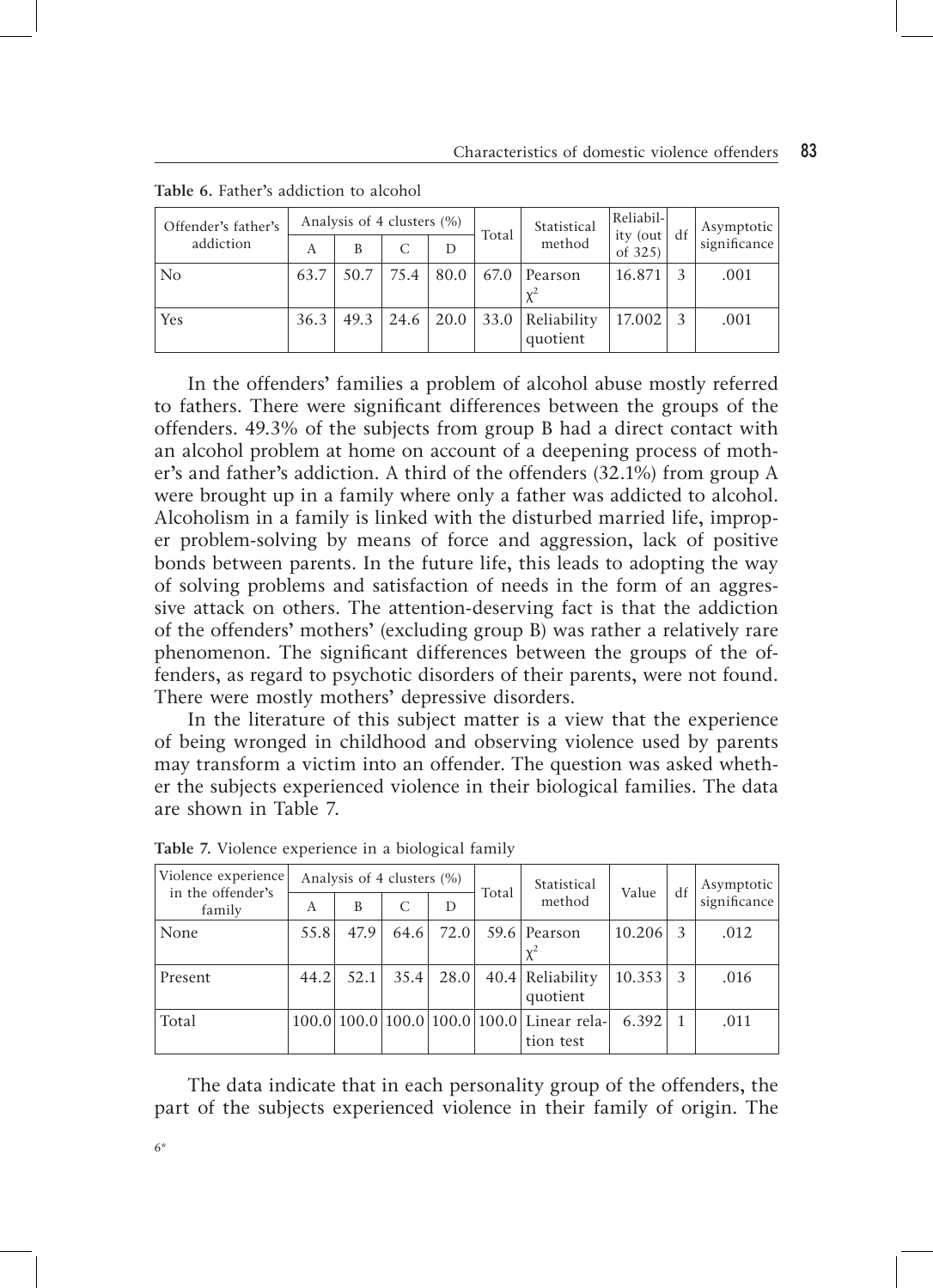offenders from group  $D$  — originating from full families with proper family atmosphere, were affected by the least negative experiences connected with domestic violence. The most affected by violence incidents were the subjects from group B. It should be emphasized that they are the persons with intelligence quotient within the norm (borderline retardation) with a low level of self-esteem. As a result of this, they are more inclined than others to emulate other people's behaviour acquired in a learning process. All the more when aggressive behaviour is prized and brings benefits. The family which hands down their children traditions and norms permitting violence in mutual relations, cause that children learn aggressive behaviours in order to control their environment and they function in their adulthood following these patterns. Moreover, experiencing domestic violence causes the reduction in ability to control hostile emotions and aggressive impulses.

Most often the offender in the subjects' family of origin was a father.

#### Social functioning of offenders

In this variable range there were shown: educational background of the offenders, professional status, relationships in the working environment and a criminal record of the subjects.

| Professional status                        |      | Analysis of 4 clusters (%) |      |      | Total | Statistical             | Value<br>(out of | df           | Asymptotic   |
|--------------------------------------------|------|----------------------------|------|------|-------|-------------------------|------------------|--------------|--------------|
| of offenders                               | A    | B                          | C    | D    |       | method                  | 325)             |              | significance |
| Working                                    | 50.4 | 42.3                       | 75.8 | 81.3 | 60.9  |                         |                  |              |              |
| Unemployed with un-<br>employment benefit  | 4.4  |                            | 1.5  |      | 1.8   | Pearson<br>$\chi^2$     | 61.007           | 21           | .0001        |
| Unemployed without<br>unemployment benefit | 21.2 | 23.9                       | 4.5  | 5.3  | 14.8  | Reliability<br>quotient |                  |              |              |
| Pensioner                                  | 6.2  | 4.2                        | 4.5  | 5.3  | 5.2   | Reliability             | 66.723 21        |              | .0001        |
| Disability pensioner                       | 9.7  | 18.3                       | 10.6 | 5.3  | 10.8  | quotient                |                  |              |              |
| Usual work                                 | 2.7  | 9.9                        | 1.5  |      | 3.4   |                         |                  |              |              |
| Partner's dependent                        | 2.7  | 1.4                        |      |      | 1.2   | Linear re-              | 14.344           | $\mathbf{1}$ | .0001        |
| Pre-retirement benefit                     | 2.7  |                            | 1.5  | 2.7  | 1.8   | lation test             |                  |              |              |

|  | Table 8. Professional status of offenders |  |  |  |
|--|-------------------------------------------|--|--|--|
|--|-------------------------------------------|--|--|--|

The group which is characterized by a relatively high level of education is the offenders from group  $D - 55%$  had secondary education,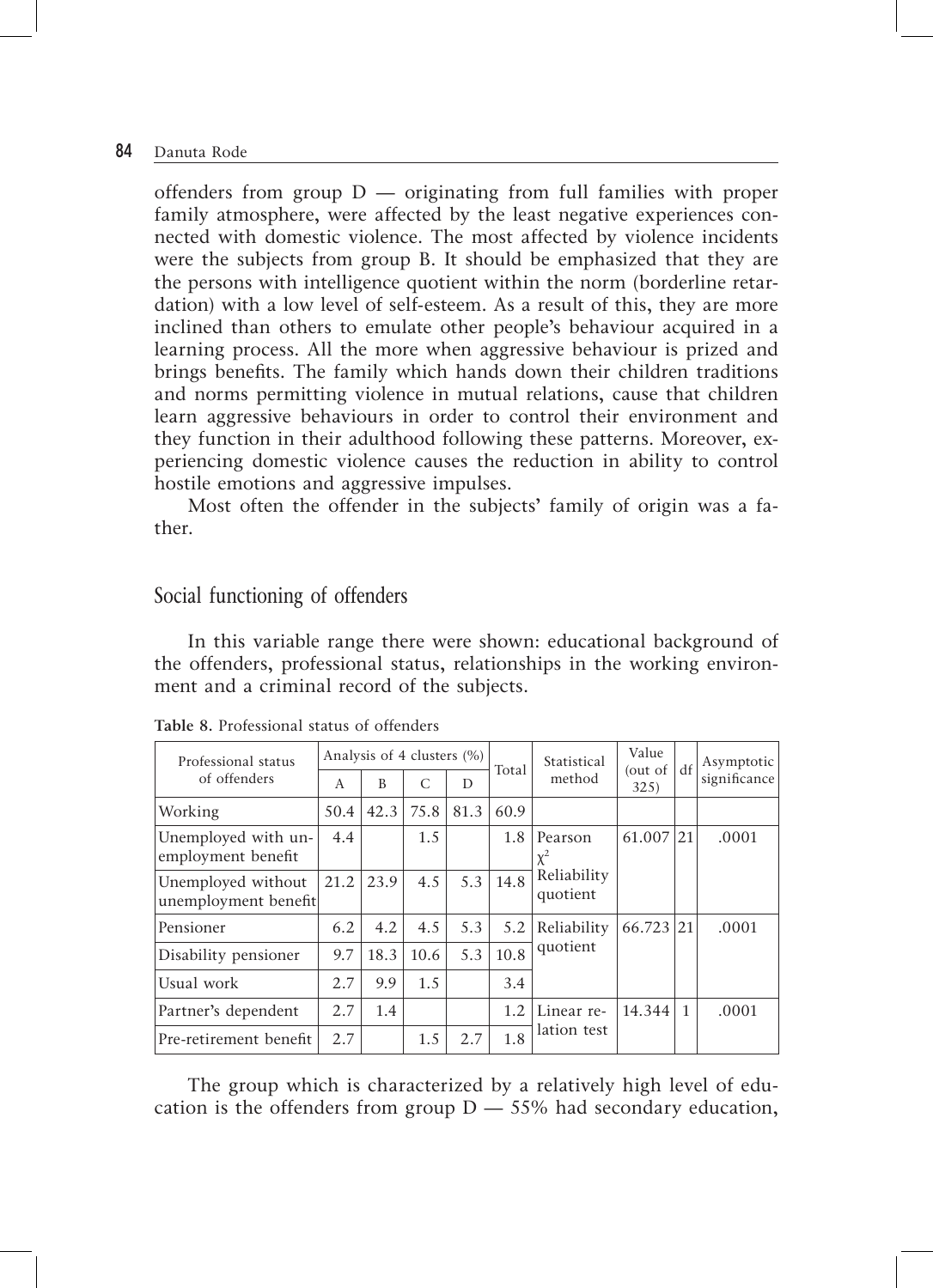16% — higher education, and the remaining ones were persons with vocational secondary education. The lowest level of education was characteristic of the subjects from group  $B - 79\%$  held primary education, often completed in special primary school, 8% — incomplete primary education, and the remaining persons had vocational education. The offenders belonging to group A received mostly vocational secondary education with various specializations and they made 69% of the subjects, the remaining persons were people with primary education and 10% with secondary one. In group C there was a diversity of educational background, vocational secondary education received 38%, secondary education — 31% and 31% had primary education.

The myth as regard to the professional status of violence offenders — they are unemployed people, are their partners' dependent, earn their living as casual workers — has not been fully confirmed. It can be generally concluded that the majority of the subjects work and have their source of income. The examined groups of domestic violence offenders considerably differ in terms of their professional status. The similar status is presented by group C and group D. These persons are professionally active, have financial income from: old age pension, disability pension or pre-retirement benefit. Their professional position is confirmed by their educational background and personality traits (active, jaunty, resilient, a high level of self-esteem, high intellectual potential). The offenders from group B may encounter problems with maintaining a job since it is the least educated group characterized by intellectual potential within the norm, low self-esteem, resilience and low activeness, most likely in their professional life, too.

| Relationships |      | Analysis of 4 clusters (%) |      |      | Total | Statistical                                             | Value<br>(out of | df | Asymptotic   |
|---------------|------|----------------------------|------|------|-------|---------------------------------------------------------|------------------|----|--------------|
| at work       | A    | B                          | C    | D    |       | method                                                  | 325)             |    | significance |
| Very good     | 5.3  | 3.1                        | 19.6 | 25.4 |       | 14.8 Pearson                                            | 33.855           | 9  | .0001        |
|               |      |                            |      |      |       |                                                         |                  |    |              |
| Good          | 68.4 | 46.9                       | 72.5 | 52.4 | 61.1  | Reliability                                             | 39.205           | 9  | .0001        |
| Difficult/Bad | 26.3 | 50.0                       | 7.8  | 22.2 | 24.1  | quotient                                                |                  |    |              |
| Total         |      |                            |      |      |       | 100.0 100.0 100.0 100.0 100.0 Linear rela-<br>tion test | 5.855            |    | .0001        |

**Table 9.** Relationships at work

If most of the subjects work, they have to maintain defined relationships in the working environment with their colleagues, superiors, inferiors, therefore, it was examined whether the subjects demonstrating aggressive behaviour at home, can control their emotions at work, or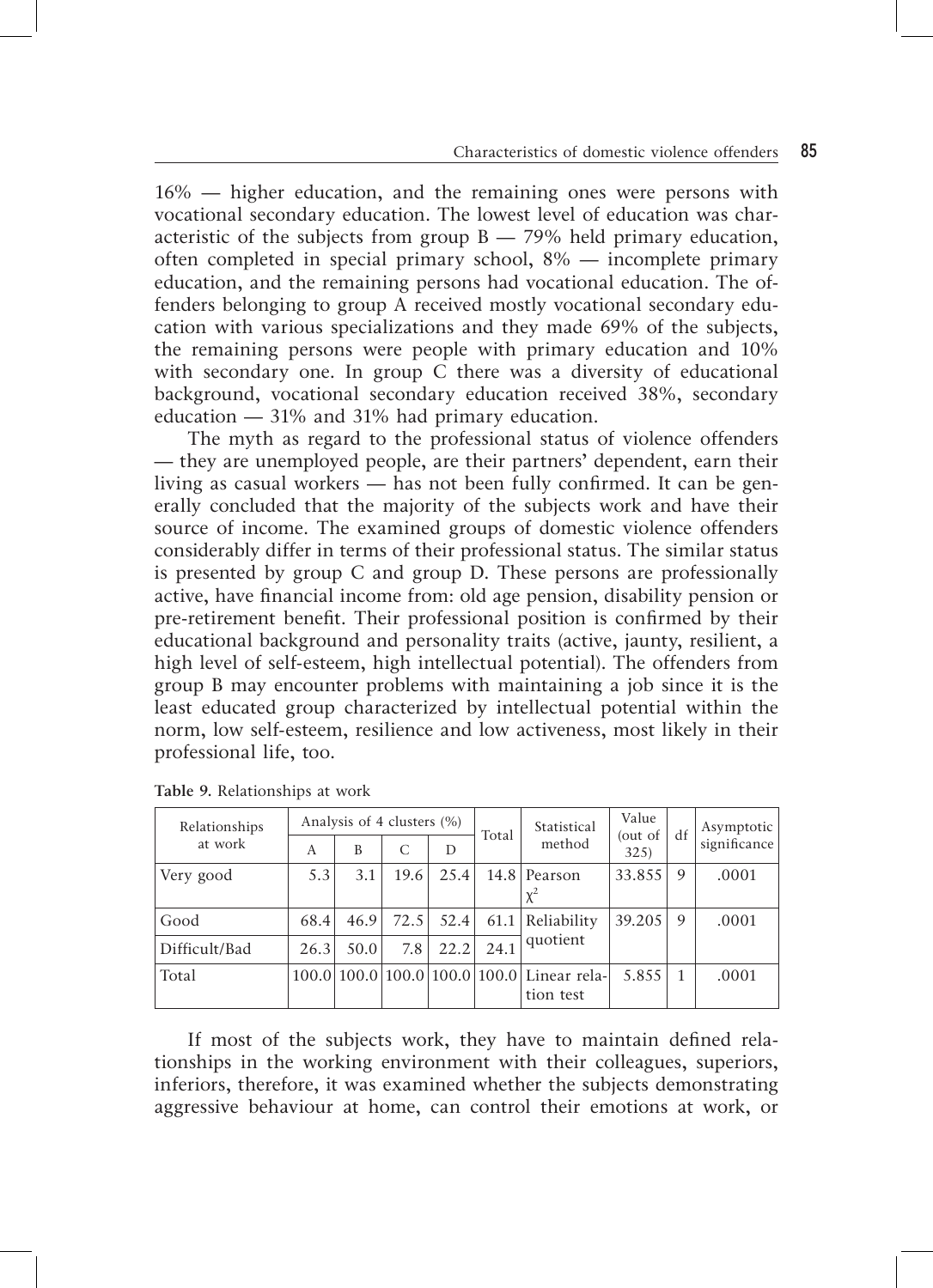whether they also have problems in contact with others, and if so, these problems should affect the relationships in their workplaces.

One of domestic violence offenders typologies (Holzworth-Munroe and Stuart, 1994) distinguishes, among others, two types of offenders. One type comprises offenders that use violence within the area of their homes, only toward their own families; the other type is an antisocial offender who commits acts of violence both in the family and outside, often at work. Relationships at work may partly define a type of a violence offender.

Relationships at work were specified through indicators defining the quality of relationships: very good, good, difficult/bad. The obtained findings suggest that the subjects have good relationships at work, receive recognition from their superiors, are respected and appreciated by their colleagues, can rely on their assistance, have no serious conflicts at work, can adapt themselves to the environment. There are significant differences between groups. Very good relationships (25.4%) are maintained by the offenders belonging to group  $D$  — the persons with high intellectual potential, proper self-esteem, without complexes, professionally active. Good and very good relationships are also characteristic of the offenders belonging to group  $C$  — the constellation of their personality traits shows that they are individuals with improper personality; in order to gain benefits  $-$  the positive evaluation of themselves  $-$  they manipulate others, which allows them to avoid conflicts and maintain good relationships. The difficulty in maintaining positive contacts in the working environment is experienced by half of the offenders from group B. Their weak resilience to obstacles and stress, low emotional resistance, inability to cope with problems causes that they may react aggressively even to weak stimuli inflicted by their environment, which makes it difficult for them to maintain good contact with others.

The last variable which was taken into consideration in the analysis of social functioning of the subjects, was the offenders' criminal record. The data are shown in Table 10.

| Offender's criminal record                                | Analysis of 4 clusters (%) |                     |     |       |  |  |  |  |
|-----------------------------------------------------------|----------------------------|---------------------|-----|-------|--|--|--|--|
|                                                           | B                          |                     |     | Total |  |  |  |  |
| With a criminal record   83.2   84.5   90.9   96.0   88.0 |                            |                     |     |       |  |  |  |  |
| With a clean record                                       |                            | $16.8$   15.5   9.1 | 4.0 |       |  |  |  |  |

**Table 10.** Punishable acts committed by the subjects

The obtained findings indicate that the majority of the examined violence offenders have a clean criminal record. There are no significant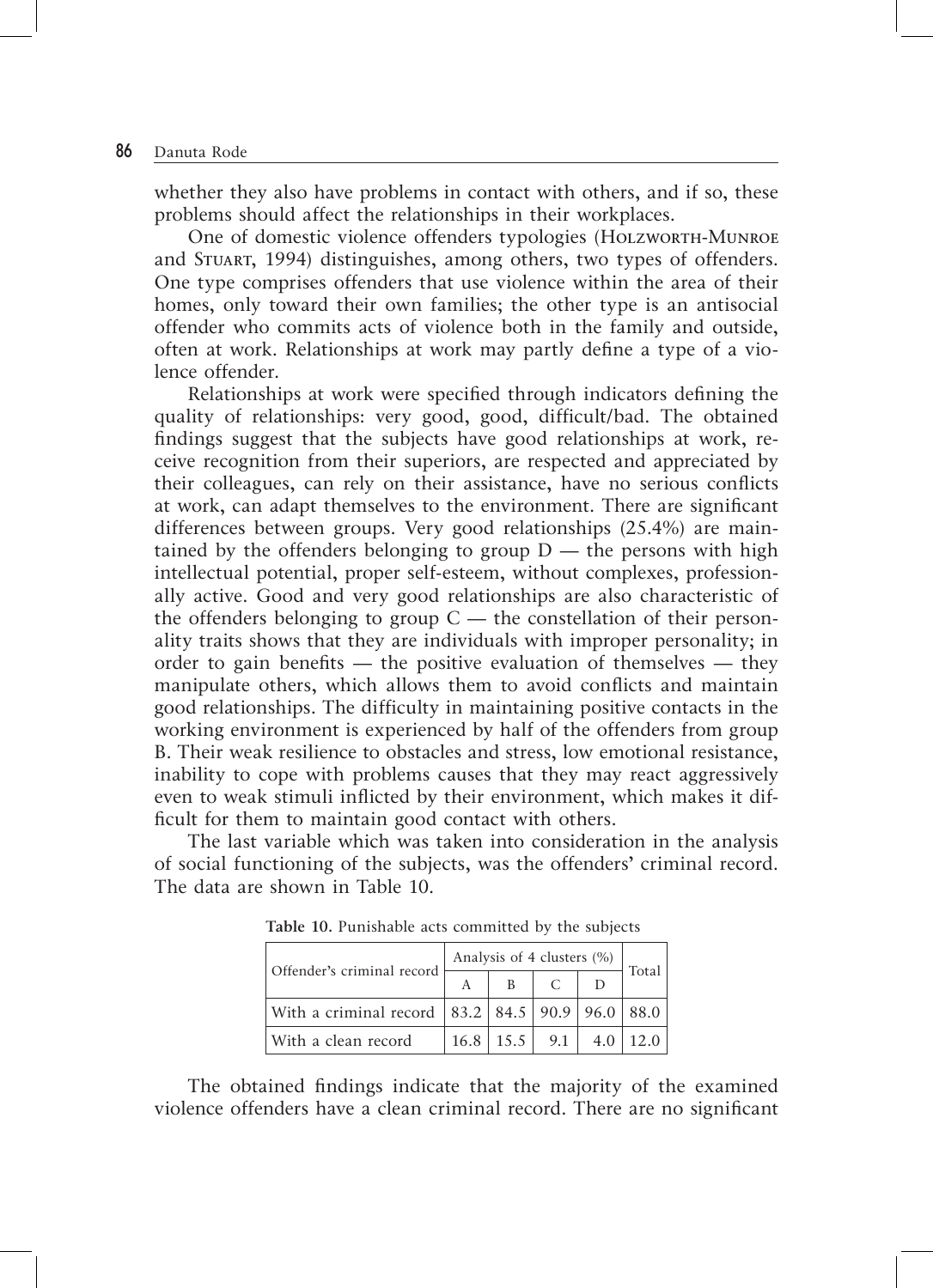differences between the offenders within a specific group. The most frequent categories of committed offences were: abuse of family members (Article 207, Article 246 of he Penal Code) and an offence bearing the features of "an assault" (Article 135§1 of the Penal Code).

#### Concluding remarks

The obtained research material allowed the distinguishing of four groups of offenders demonstrating different selected personality traits: self-control of behaviour, self-esteem, habits of interpersonal relations and the structure of temperament and intellectual functioning. There were significant differences between groups of the offenders as regard to their socialization, biological functioning, alcohol abuse and social functioning.

While taking into consideration the entire group of 325 subjects, the general conclusions are the following: 36% of the violence offenders abused alcohol, and there were 18% addicted persons medically diagnosed. Thus, it can be assumed that alcoholisation of the offender is an important risk factor of the occurrence of violence.

Violence offenders mostly originated from a full family, 65% of the offenders described the relations with parents as improper, confrontational, or even disturbed. A frequent cause of conflicts in a family was the abuse of alcohol by a father or mother.

Out of all the subjects 40% were violence victims in their childhood, in each personality group of the offenders, the part of the subjects experienced violence in their family of origin.

The professional status of the offenders can be defined as good, 60% of the subjects are working people, approximately 17% live off their oldage or disability pension. The violence offenders have good relationships with their colleagues, superiors, they are respected and appreciated, have not serious conflicts.

The thorough examination of violence offenders should make it possible to adapt more efficiently the support system for victims and offenders of domestic violence. The treatment of offenders cannot be an alternative to court proceedings, it must become a constituent of comprehensive intervention programmes on domestic violence.